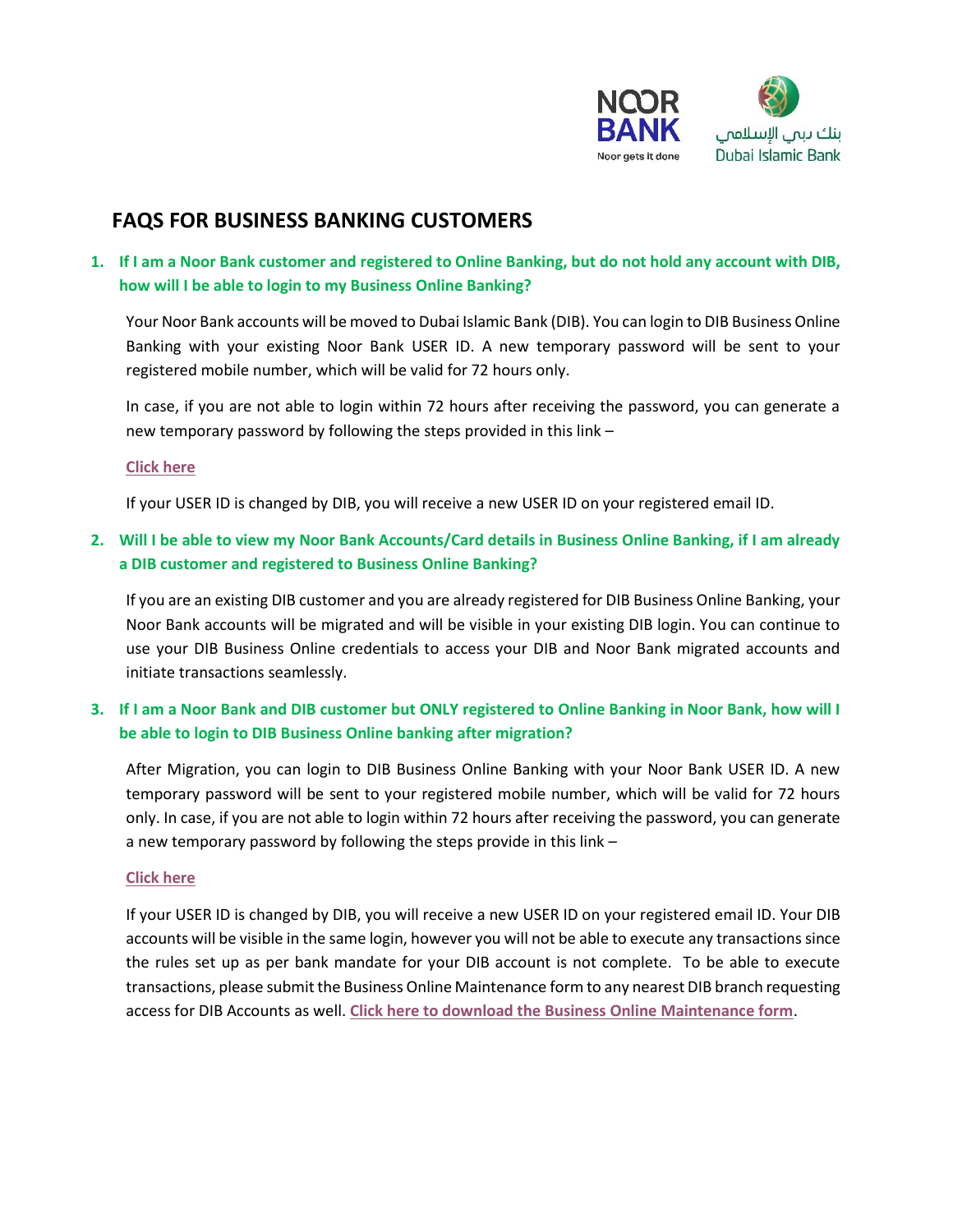

## **4. If I am a Noor Bank and DIB customer but NOT registered to Online Banking in Noor Bank or DIB, how will I be able to login to DIB Business Online banking?**

In such cases, you can submit the Business Online Enrollment form to any nearest DIB branch for registration to DIB Business Online. Applicable charges will apply as per your customer category in the bank. **[Click here to download the Business Online Enrollment](http://www.dib.ae/docs/default-source/pdf/business-online--enrolment-form.pdf) form.**

Please find more details here: <https://www.dib.ae/smarter-banking/e-business/business-online>

## **5. What will be the process, if I hold multiple relationships with Noor Bank and registered in both Noor Bank and DIB online banking?**

If you hold multiple relationships with Noor Bank and access Noor Bank Online Banking using the switch facility, your online access will continue at DIB, however each relationship needs to be accessed with a separate User ID and password. Once migrated, you can request to link all the companies/relationships with one parent credential through your Relationship Manager.

### **6. What will happen to my scheduled Noor Bank transactions post migration?**

One time scheduled transactions initiated within Noor Bank Online Banking that are scheduled for after 31st October 2020, will not be transferred to DIB Business Online Banking and have to be re-initiated.

## **7. What will happen to my saved Beneficiaries, saved Billers, Standing Instructions that were set up in Noor Bank Online Banking?**

Your saved Beneficiaries, saved Billers\* set up in Noor Bank Online Banking will be migrated and available within DIB Online Banking. Your saved recurring Bill payments / recurring Standing Instructions will be transferred to DIB Online Banking and will be executed as per your set up.

The following will not be migrated and we request you to arrange for alternative payment options to avoid disruption in below scenarios:

- Recurring Bill payments / Standing Instructions that go beyond 5 years.
- Recurring Bill payments / Standing Instructions initiated for Yearly frequency or initiated through Foreign Currency accounts.
- One Time scheduled Payments/Transfers requests/ Standing Instruction, which are scheduled for beyond 31st October 2020.
- Beneficiaries that you might have set up as Domestic Transfers for "DIB Beneficiaries'' will need to be added again as bank transfer beneficiaries under ''Other DIB Accounts" category.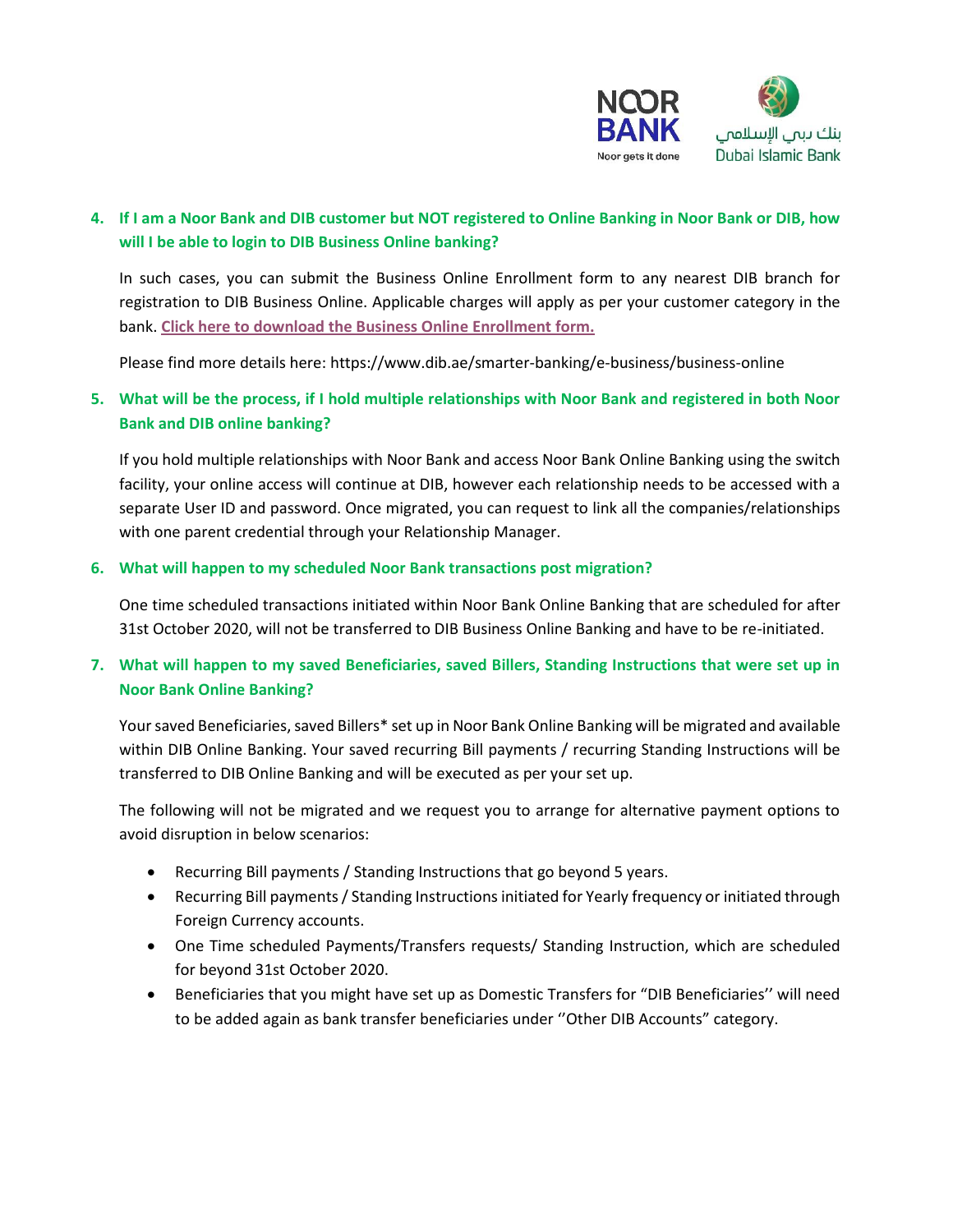

\* The following billers will not be available immediately but will be added at a later stage. Any scheduled payments after 31st Oct 2020 towards these billers will not be executed.

- 1. Dubai Police
- 2. Empower
- 3. ADEWA (Abu Dhabi Electricity and Water Authority)
- 4. AADC (Al Ain Distribution Corporation)

### **8. Will I face any service disruption during the transfer of my account to DIB?**

There will be a certain amount of service disruption and you will be notified accordingly. Please get in touch with your Relationship Manager in case you face any challenges.

#### **9. Will I be able to view my Noor Bank transaction history after transferring my account to DIB?**

Noor Bank transactions, debits and credits, for the past 1 year will be available on DIB Online Banking via the account statement option.

#### **10. Will there be any changes to funds transfers?**

Funds transfer within UAE can only be made with AED accounts. Transfers via Foreign Currency accounts will be added at a later stage. Any Standing Instruction or payments set-up or scheduled in foreign currencies will not be migrated.

#### **11. What will happen to my Noor Bank earned Rewards points?**

Unredeemed balance points will be migrated to Dubai Islamic Bank on migration date as Wala'a rewards (in equivalent AED value) and posted to customer's Wala'a account. You can view your Wala'a Rewards on Al Islami Business Online Banking. We will communicate to you once redemption is available.

#### **12. What would be the process if I urgently require a physical bank statement?**

You will only receive e-statements going forward. Should you require a physical statement, please visit any of our branches.

#### **13. What are the new applicable funds transactional limits?**

Limits will be according to DIBs defined transfer limits.